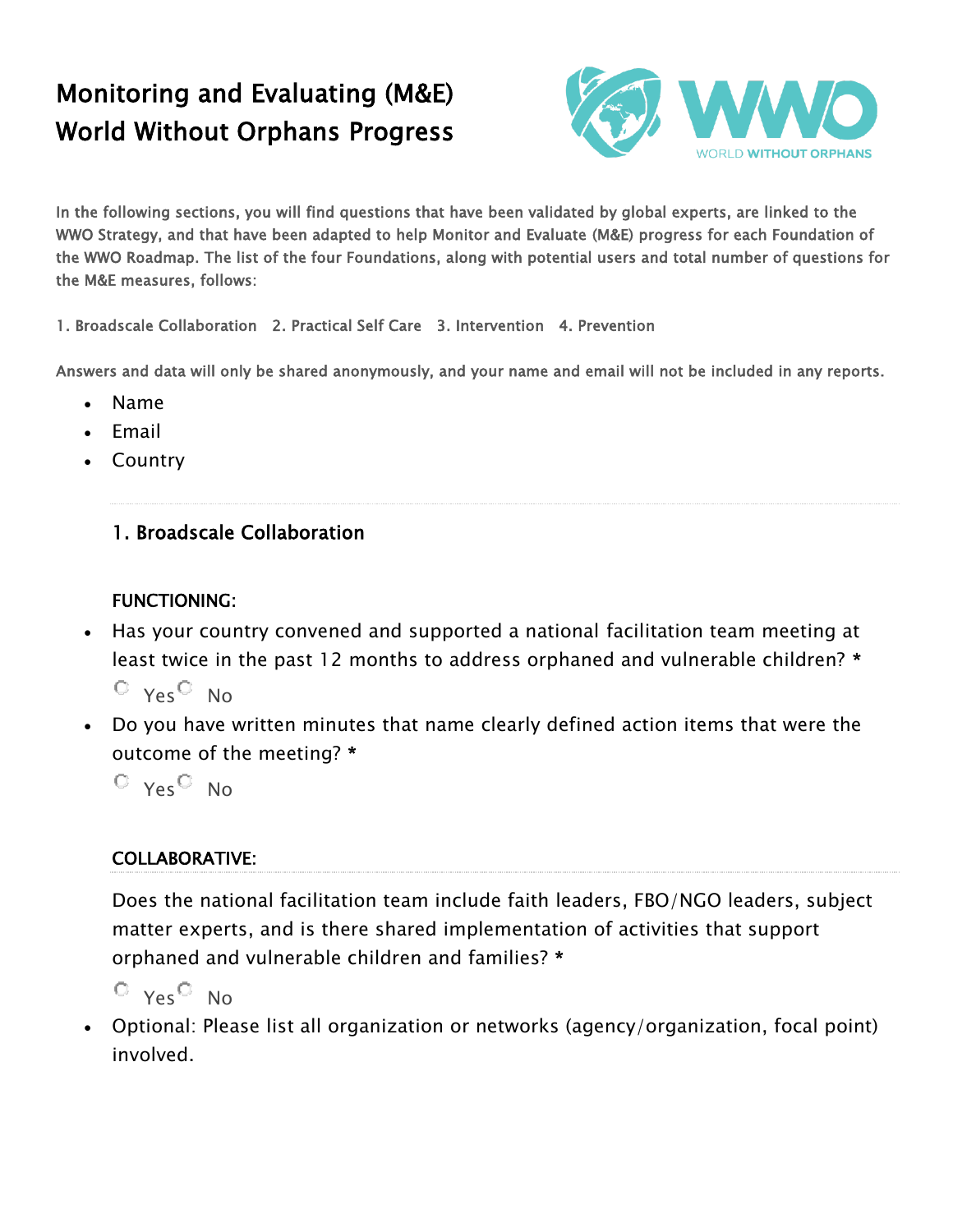### MULTI-SPHERE:

• Does the team collaborate with a variety of people and groups, including at least three of the following spheres of influence: faith, government, education, media, technology, business, family, youth, academics, donor groups, and businessmen? \*

 $O_{Yes}O_{NO}$ 

Optional: If yes, please name all the groups involved (agency/organization and focal point).

# 2. PRACTICAL SELF-CARE QUESTION

| Evaluate the following statements. *                            |                      |          |         |       |                   |
|-----------------------------------------------------------------|----------------------|----------|---------|-------|-------------------|
|                                                                 | Strongly<br>Disagree | Disagree | Neutral | Agree | Strongly<br>Agree |
| I tend to bounce back quickly after hard<br>times               | O                    | О        | О       | О     | О                 |
| I have a hard time making it through<br>stressful events        | O                    | O        | O       | O     |                   |
| It does not take me long to recover from a<br>stressful event   | О                    | O        | О       | О     | О                 |
| It is hard for me to snap back when<br>something bad happens    | О                    | О        | О       | О     |                   |
| I usually come through difficult times<br>with little trouble   | О                    | О        | О       | О     | О                 |
| I tend to take a long time to get over set-<br>backs in my life | О                    | О        | Ю       | О     |                   |

## INSTRUCTIONS For Intervention and Prevention Questions:

As a member of a WWO Regional Team and/or WWO National Team, we ask you to answer these questions for your service through your own faith community or organization, for our current purposes. In the future, you would want to combine these for your entire nation and region.

For which organization are you answering the Intervention and Prevention questions? \*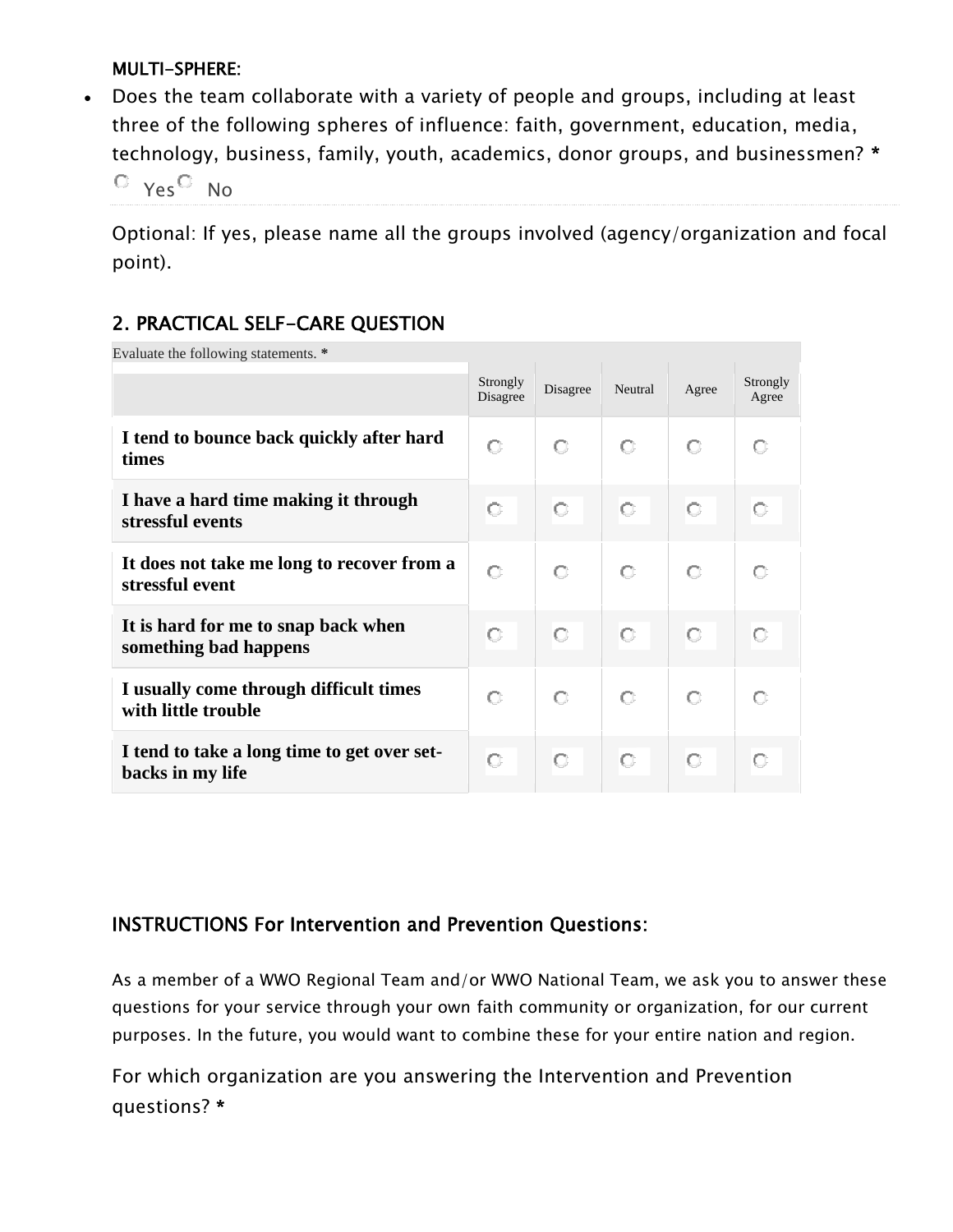# 3. Intervention - Transition into Alternative Care as in the WWO Roadmap:

- Reunification; Kinship Care; Foster Care; Adoption

PLEASE ANSWER ALL QUESTIONS BELOW. IF THE QUESTION DOES NOT APPLY PLEASE LEAVE BLANK.

- 1. CHILDREN During the past 12 months, how many children received transitional care services (to help them transition from orphanages or unsafe homes into safe and loving families), including support services, after capacity building provided by WWO faith community or network collaborators? (Estimate total number of children)
- 2. PARENTS AND CAREGIVERS During the past 12 months, how many parents or caregivers received support for transitioning children into safe and loving families, after capacity building provided by WWO faith community or network collaborators? (Estimate total number of parents/caregivers)
- 3. LEADERS During the past 12 months, how many leaders, including volunteers, practitioners, advocates, champions, or providers were trained in delivering quality transition/intervention family-based care services (such as those in the WWO Roadmap), including support services, to vulnerable children and their alternative families? (Estimate total number of leaders)
- 4a. ORGANIZATIONS During the past 12 months, what was the number of organizations, including faith communities, FBOs, NGOs, etc, that received training to strengthen their capacity to deliver transitional family-based care (such as those in the WWO Roadmap)? (Estimate total number of organizations)
- 4b. ORGANIZATIONS During the past 12 months, how many different trainings were received by these organizations above? (Estimate total number of trainings)

# 4. Prevention - Help Vulnerable Children Remain in Safe and Loving Families using these 7 WWO Roadmap INSPIRE strategies:

- 1. Implement protective policies
- 2. Norms that protect children
- 3. Safe environments
- 4. Parenting and caregiver support
- 5. Income strengthening
- 6. Response services